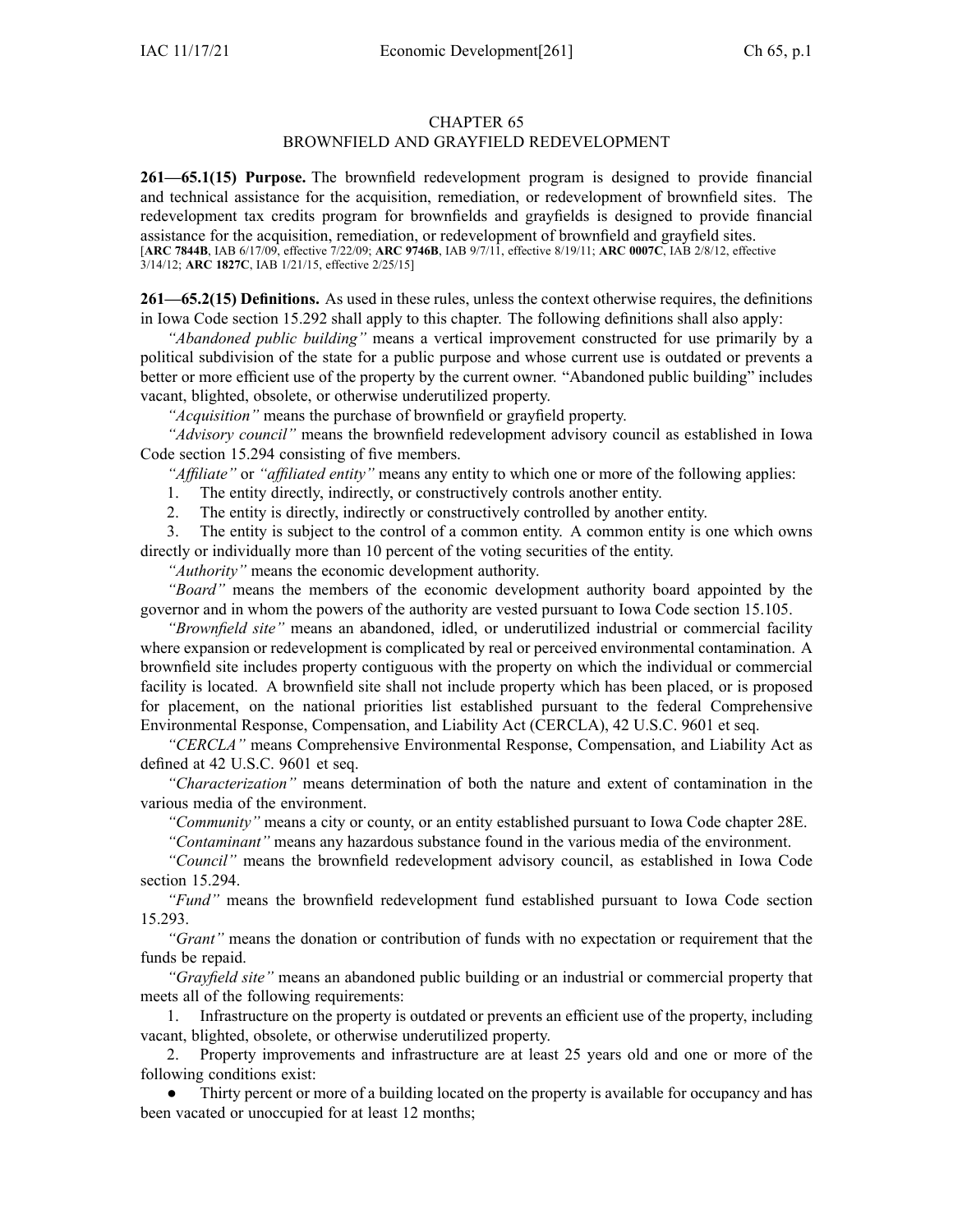- ●Assessed value of improvements on the property has decreased by 25 percen<sup>t</sup> or more;
- $\bullet$ The property is used as <sup>a</sup> parking lot;
- ●Improvements on the property no longer exist.

*"Green development"* means development which meets or exceeds the sustainable design standards as established by the state building code commissioner pursuan<sup>t</sup> to Iowa Code section [103A.8B](https://www.legis.iowa.gov/docs/ico/section/103A.8B.pdf).

*"Hazardous substance"* means "hazardous substance" as defined in [567—Chapter](https://www.legis.iowa.gov/docs/iac/chapter/567.137.pdf) 137 and includes petroleum substances not addressed in [567—Chapter](https://www.legis.iowa.gov/docs/iac/chapter/567.135.pdf) 135.

*"Loan"* means an award of assistance with the requirement that the award be repaid, and with term, interest rate, and any other conditions specified as par<sup>t</sup> of the award. A deferred loan is one for which the paymen<sup>t</sup> of principal or interest, or both, is not required for some specified period. A forgivable loan is one for which repaymen<sup>t</sup> is eliminated in par<sup>t</sup> or entirely if the borrower satisfies specified conditions. A loan guarantee is <sup>a</sup> third-party commitment to repay all or <sup>a</sup> portion of the loan in the event that the borrower defaults on the loan.

*"Political subdivision"* means <sup>a</sup> city, county, township, or school district.

*"Previously remediated or redeveloped"* means any prior remediation or redevelopment, including development for which an award of tax credits under this chapter has been made.

*"Qualifying investment"* means costs that are directly related to <sup>a</sup> qualifying redevelopment project and that are incurred after the project has been registered and approved by the board. "Qualifying investment" only includes the purchase price, the cleanup costs, and the redevelopment costs.

*"Qualifying investor"* means an applicant who has been accepted by the department to receive <sup>a</sup> redevelopment tax credit.

*"Qualifying redevelopment project"* means <sup>a</sup> brownfield or grayfield site being redeveloped or improved by the property owner. "Qualifying redevelopment project" does not include <sup>a</sup> previously remediated or redeveloped brownfield or grayfield site.

*"Redevelopment"* means construction or development activities associated with <sup>a</sup> qualifying redevelopment project that are undertaken either for the purpose of constructing new buildings or improvements at <sup>a</sup> site where formerly existing buildings have been demolished or for the purpose of rehabilitating, reusing or repurposing existing buildings or improvements. Redevelopment typically includes projects that result in the elimination of blighting characteristics as defined by Iowa Code section [403.2](https://www.legis.iowa.gov/docs/ico/section/403.2.pdf).

*"Redevelopment tax credits program"* means the tax credits program administered pursuan<sup>t</sup> to Iowa Code sections [15.293A](https://www.legis.iowa.gov/docs/ico/section/15.293A.pdf) and [15.293B](https://www.legis.iowa.gov/docs/ico/section/15.293B.pdf).

*"Remediation"* includes characterization, risk assessment, removal and cleanup of environmental contaminants located on and adjacent to <sup>a</sup> brownfield site. Funding awards used for remediation must comply with appropriate Iowa department of natural resources requirements and guidelines.

*"Risk evaluation"* means assessment of risks to human health and environment by way of guidelines established in [567—Chapter](https://www.legis.iowa.gov/docs/iac/chapter/567.137.pdf) 137.

*"Sponsorship"* means an agreemen<sup>t</sup> between <sup>a</sup> city or county and an applicant for assistance under the brownfield redevelopment program in which the city or county agrees to offer assistance or guidance to the applicant. Sponsorship is not required if the applicant is <sup>a</sup> city or county.

*"Sustainable design"* means construction design intended to minimize negative environmental impacts and to promote the health and comfort of building occupants including, but not limited to, measures to reduce consumption of nonrenewable resources, minimize waste, and create healthy, productive environments. Sustainable design standards are also known as green building standards pursuan<sup>t</sup> to Iowa Code section [103A.8B](https://www.legis.iowa.gov/docs/ico/section/103A.8B.pdf).

*"Vertical improvement," "improvement"* or *"improved"* means the same as defined in Iowa Code section [15J.2](https://www.legis.iowa.gov/docs/ico/section/15J.2.pdf).

[**ARC [7844B](https://www.legis.iowa.gov/docs/aco/arc/7844B.pdf)**, IAB 6/17/09, effective 7/22/09; **ARC [9746B](https://www.legis.iowa.gov/docs/aco/arc/9746B.pdf)**, IAB 9/7/11, effective 8/19/11; **ARC [0007C](https://www.legis.iowa.gov/docs/aco/arc/0007C.pdf)**, IAB 2/8/12, effective 3/14/12; **ARC [0944C](https://www.legis.iowa.gov/docs/aco/arc/0944C.pdf)**, IAB 8/7/13, effective 9/11/13; **ARC [1827C](https://www.legis.iowa.gov/docs/aco/arc/1827C.pdf)**, IAB 1/21/15, effective 2/25/15; **ARC [6042C](https://www.legis.iowa.gov/docs/aco/arc/6042C.pdf)**, IAB 11/17/21, effective 12/22/21]

**261—65.3(15) Eligible applicants.** To be eligible to apply for program assistance, an applicant must meet the following eligibility requirements: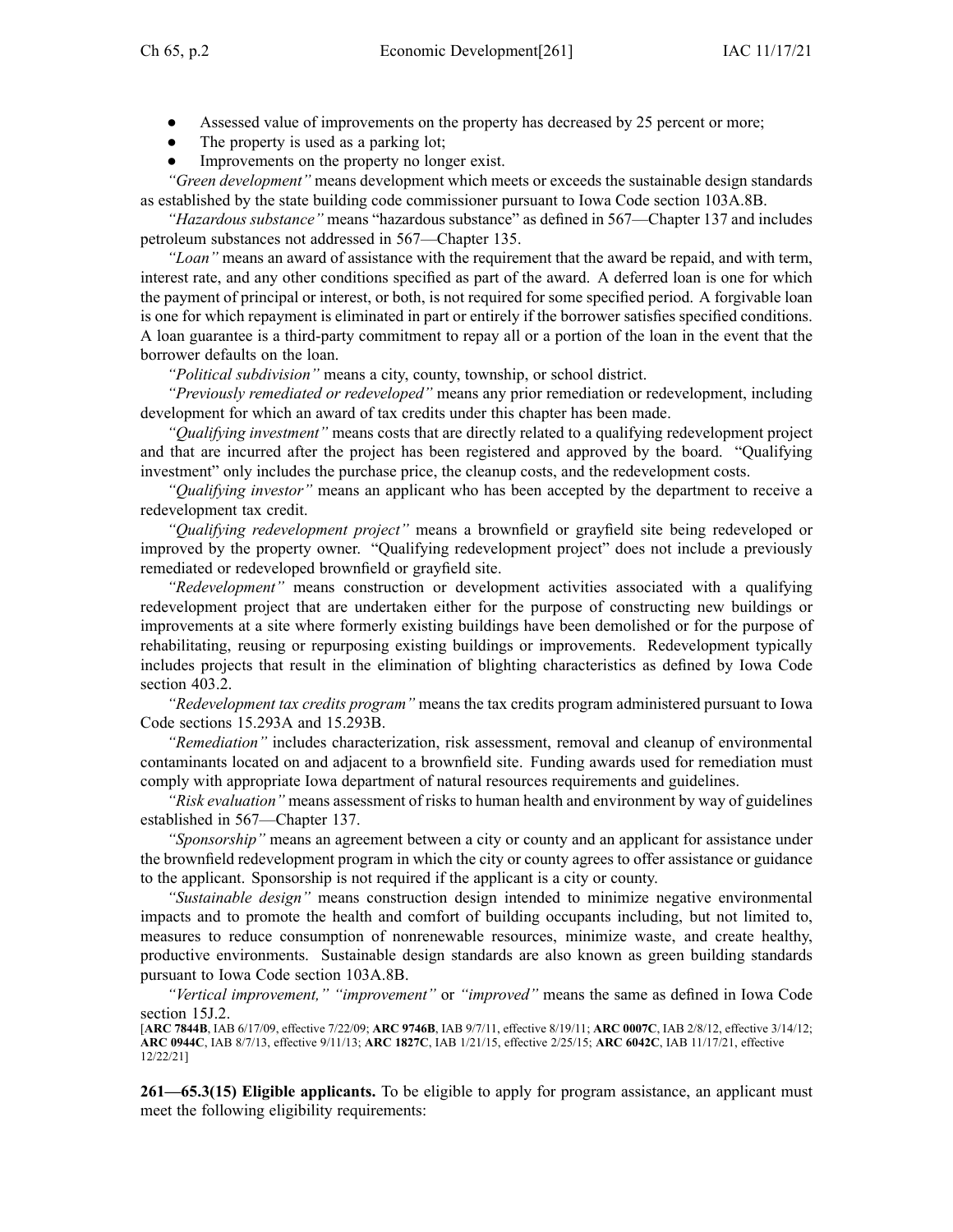**65.3(1)** *Site owner.* A person owning <sup>a</sup> site is an eligible applicant if the site for which assistance is sought meets the definition of <sup>a</sup> brownfield or grayfield site. The brownfield redevelopment program requires that an applicant has secured <sup>a</sup> sponsor prior to applying for program assistance. Sponsorship is encouraged but not required for the redevelopment tax credits program for brownfields and grayfields.

**65.3(2)** *Nonowner of site.* A person who is not an owner of <sup>a</sup> site is an eligible applicant if the site meets the definition of <sup>a</sup> brownfield or grayfield site. The brownfield redevelopment program requires that an applicant has secured <sup>a</sup> sponsor prior to applying for program assistance. Prior to applying for financial assistance under the brownfield redevelopment program, an applicant who is not an owner of <sup>a</sup> site shall enter into an agreemen<sup>t</sup> with the owner of the brownfield site for which financial assistance is sought. The agreemen<sup>t</sup> shall at <sup>a</sup> minimum include:

*a.* The total cost for remediating the site.

*b.* Agreement that the owner shall transfer title of the property to the applicant upon completion of the remediation of the property. Title transfer is not required when the applicant is the owner of the property and no title transfer occurs.

*c.* Agreement that upon the subsequent sale of the property by the applicant to <sup>a</sup> person other than the original owner, the original owner shall receive not more than 75 percen<sup>t</sup> of the estimated total cost of the remediation, acquisition or redevelopment.

**65.3(3)** *Phased projects ineligible for tax credits.* Tax credits for brownfield and grayfield redevelopment are only available for qualifying redevelopment projects. Because <sup>a</sup> qualifying redevelopment project does not include <sup>a</sup> previously remediated or redeveloped site, <sup>a</sup> project for subsequent redevelopment at the same site for which tax credits have already been awarded is not eligible for additional tax credits on redevelopment at that site. The authority and the council will determine whether <sup>a</sup> project constitutes subsequent redevelopment at the same site by considering the following factors:

*a.* Whether the redevelopment described in multiple proposed projects is planned for <sup>a</sup> single parcel.

*b.* Whether the redevelopment described in multiple proposed projects is planned for adjacent or contiguous parcels or parcels in very close physical proximity.

*c.* Whether all involved parcels are owned by the same entity, different entities, or affiliated entities.

*d.* Whether <sup>a</sup> proposed project is the result of the same planning process as another project.

*e.* Whether the proposed projects are being developed by the same entity, different entities, or affiliated entities.

*f.* Whether the development of one proposed project reflects <sup>a</sup> temporal connection to another proposed project.

[**ARC [7844B](https://www.legis.iowa.gov/docs/aco/arc/7844B.pdf)**, IAB 6/17/09, effective 7/22/09; **ARC [0007C](https://www.legis.iowa.gov/docs/aco/arc/0007C.pdf)**, IAB 2/8/12, effective 3/14/12; **ARC [0944C](https://www.legis.iowa.gov/docs/aco/arc/0944C.pdf)**, IAB 8/7/13, effective 9/11/13; **ARC [1827C](https://www.legis.iowa.gov/docs/aco/arc/1827C.pdf)**, IAB 1/21/15, effective 2/25/15]

## **261—65.4(15) Eligible forms of assistance and limitations.**

**65.4(1)** *Financial assistance.* Eligible forms of financial assistance include grants, interest-bearing loans, forgivable loans, loan guarantees, tax credits, and other forms of assistance under the brownfield redevelopment program and the redevelopment tax credits program for brownfields and grayfields established in Iowa Code sections [15.292](https://www.legis.iowa.gov/docs/ico/section/15.292.pdf) and [15.293A](https://www.legis.iowa.gov/docs/ico/section/15.293A.pdf).

**65.4(2)** *Other forms of assistance.* The authority may provide information on alternative forms of assistance.

**65.4(3)** *Limitation on amount.* An applicant shall not receive financial assistance of more than 25 percen<sup>t</sup> of the agreed-upon estimated total cost of remediation, acquisition or redevelopment. This limitation does not apply to assistance provided in the form of tax credits pursuan<sup>t</sup> to subrule [65.11\(4\)](https://www.legis.iowa.gov/docs/iac/rule/261.65.11.pdf).

**65.4(4)** *Exclusions.* Program funds shall not be used for the remediation of contaminants being addressed under Iowa's leaking underground storage tank (UST) program. However, <sup>a</sup> site's being addressed under the UST program does not necessarily exclude that site from being addressed under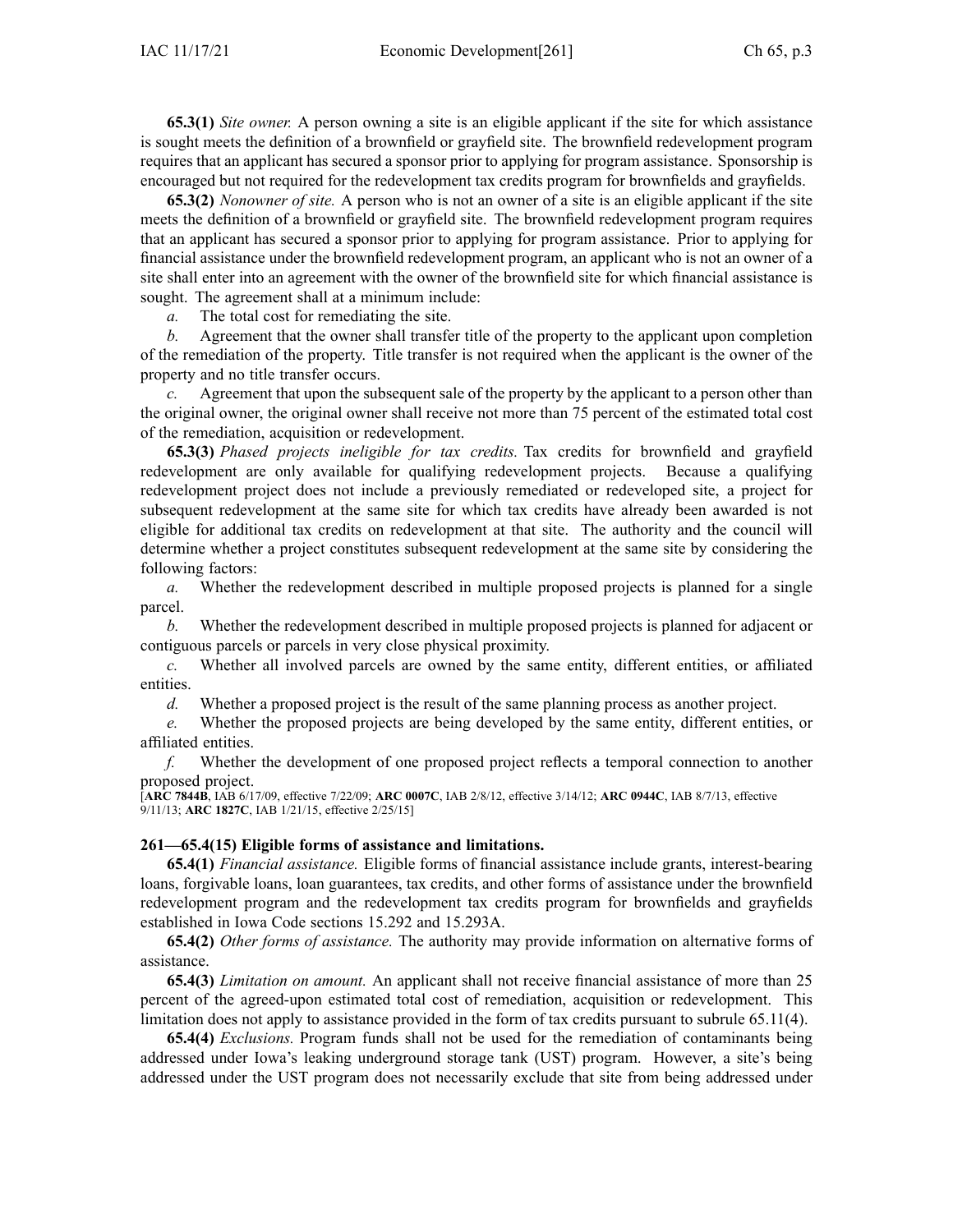the Iowa brownfield redevelopment Act if other nonpetroleum contaminants or petroleum substances not addressed under [567—Chapter](https://www.legis.iowa.gov/docs/iac/chapter/567.135.pdf) 135 are present.

[**ARC [7844B](https://www.legis.iowa.gov/docs/aco/arc/7844B.pdf)**, IAB 6/17/09, effective 7/22/09; **ARC [9746B](https://www.legis.iowa.gov/docs/aco/arc/9746B.pdf)**, IAB 9/7/11, effective 8/19/11; **ARC [0007C](https://www.legis.iowa.gov/docs/aco/arc/0007C.pdf)**, IAB 2/8/12, effective 3/14/12; **ARC [1827C](https://www.legis.iowa.gov/docs/aco/arc/1827C.pdf)**, IAB 1/21/15, effective 2/25/15]

**261—65.5(15) Repayment to economic development authority.** Under the brownfield redevelopment program only, upon the subsequent sale of the property by an applicant to <sup>a</sup> person other than the original owner, the applicant shall repay the authority for financial assistance received by the applicant. The repaymen<sup>t</sup> shall be in an amount equal to the sales price less the amount paid to the original owner pursuan<sup>t</sup> to the agreemen<sup>t</sup> between the applicant and the original owner. The repaymen<sup>t</sup> amount shall not exceed the amount of financial assistance actually disbursed to the applicant by the authority. [**ARC [7844B](https://www.legis.iowa.gov/docs/aco/arc/7844B.pdf)**, IAB 6/17/09, effective 7/22/09; **ARC [9746B](https://www.legis.iowa.gov/docs/aco/arc/9746B.pdf)**, IAB 9/7/11, effective 8/19/11; **ARC [0007C](https://www.legis.iowa.gov/docs/aco/arc/0007C.pdf)**, IAB 2/8/12, effective 3/14/12]

#### **261—65.6(15) General procedural overview.**

**65.6(1)** Subject to availability of funds, applications to the brownfield redevelopment program will be accepted, reviewed and scored by economic development authority staff and by the advisory council on an annual basis. Brownfield redevelopment funds will be scored on <sup>a</sup> competitive basis by the council, which will make recommendations on award amounts to the board.

**65.6(2)** Subject to availability of funds, applications to the redevelopment tax credits program for brownfields and grayfields will be accepted and reviewed by economic development authority staff and scored by the advisory council on an annual basis. For the fiscal year beginning July 1, 2014, applications must be received by March 1, 2015. For each fiscal year thereafter, applications will be accepted beginning on July 1 and must be received by September 1. Subject to the availability of funding, the authority may set additional application deadlines after September 1 and before the end of <sup>a</sup> fiscal year.

**65.6(3)** Applications for all forms of financial assistance will be reviewed by staff for completeness and eligibility. If additional information is required, the applicant shall be provided with notice, in writing, to submit additional information. Recommendations from the advisory council will be submitted to the board. The board may approve, deny or defer an application.

**65.6(4)** Application forms for the brownfield redevelopment program and the redevelopment tax credits program for brownfields and grayfields are available upon reques<sup>t</sup> from Economic Development Authority, 200 East Grand Avenue, Des Moines, Iowa 50309. Additional information is available on the authority's Internet site at [www.iowaeconomicdevelopment.com](http://www.iowaeconomicdevelopment.com).

**65.6(5)** The authority may provide technical assistance as necessary to applicants. Authority staff may conduct on-site evaluations of proposed activities.

[**ARC [7844B](https://www.legis.iowa.gov/docs/aco/arc/7844B.pdf)**, IAB 6/17/09, effective 7/22/09; **ARC [9746B](https://www.legis.iowa.gov/docs/aco/arc/9746B.pdf)**, IAB 9/7/11, effective 8/19/11; **ARC [0007C](https://www.legis.iowa.gov/docs/aco/arc/0007C.pdf)**, IAB 2/8/12, effective 3/14/12; **ARC [1827C](https://www.legis.iowa.gov/docs/aco/arc/1827C.pdf)**, IAB 1/21/15, effective 2/25/15]

#### **261—65.7(15) Application to the brownfield redevelopment program—agreements.**

**65.7(1)** Every application for assistance shall include evidence of sponsorship and any other information the authority deems necessary in order to process and review the application. An application shall be considered received by the authority only when the authority deems it to be complete. Applications for assistance shall also include the following information:

*a.* A business plan. The business plan should, at <sup>a</sup> minimum, include <sup>a</sup> remediation plan, <sup>a</sup> project contact/applying agency, <sup>a</sup> project overview (which would include the background of the project area, goals and objectives of the project, and implementation strategy), and <sup>a</sup> project/remediation budget.

*b.* A statement of purpose describing the intended use of and proposed repaymen<sup>t</sup> schedule for any financial assistance received by the applicant.

**65.7(2)** The authority shall accep<sup>t</sup> and review applications in conjunction with the council and the board. The council shall consider applications in the order complete applications are received and make application recommendations to the board. The council will score applications according to the application review criteria established pursuan<sup>t</sup> to rule [261—65.9](https://www.legis.iowa.gov/docs/iac/rule/261.65.9.pdf)(15). The board shall approve or deny applications.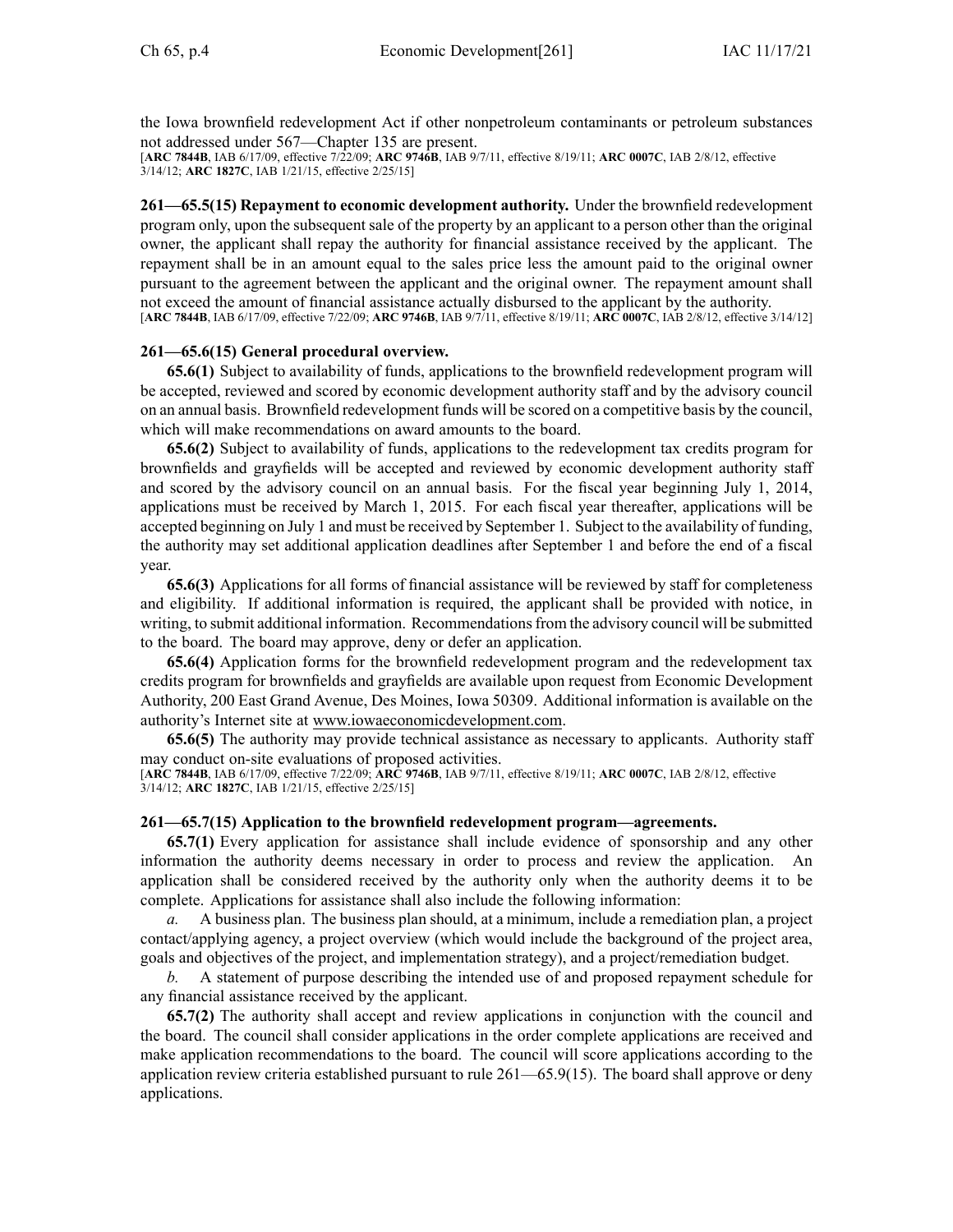**65.7(3)** Approved applicants shall enter into an agreemen<sup>t</sup> with the authority. [**ARC [7844B](https://www.legis.iowa.gov/docs/aco/arc/7844B.pdf)**, IAB 6/17/09, effective 7/22/09; **ARC [9746B](https://www.legis.iowa.gov/docs/aco/arc/9746B.pdf)**, IAB 9/7/11, effective 8/19/11; **ARC [0007C](https://www.legis.iowa.gov/docs/aco/arc/0007C.pdf)**, IAB 2/8/12, effective 3/14/12; **ARC [1827C](https://www.legis.iowa.gov/docs/aco/arc/1827C.pdf)**, IAB 1/21/15, effective 2/25/15]

## **261—65.8(15) Application to the redevelopment tax credits program—registration of projects—agreements.**

**65.8(1)** *System for application, review, registration, and authorization of projects.* The authority will administer <sup>a</sup> system for application, review, registration, and authorization of projects as described in this subrule and will only issue tax credit certificates pursuan<sup>t</sup> to subrule [65.11\(3\)](https://www.legis.iowa.gov/docs/iac/rule/261.65.11.pdf).

*a.* The authority will accep<sup>t</sup> and, in conjunction with the council, review applications for tax credits provided in Iowa Code section [15.293A](https://www.legis.iowa.gov/docs/ico/section/15.293A.pdf) and, with the approval of the council, make tax credit award recommendations regarding the applications to the board.

*b.* Applications for redevelopment tax credits will only be accepted during the established application period as provided in subrule [65.6\(2\)](https://www.legis.iowa.gov/docs/iac/rule/261.65.6.pdf).

*c.* Upon review of an application, the authority may register the project with the redevelopment tax credits program. If the authority registers the project, the authority may, in conjunction with the council, make <sup>a</sup> preliminary determination as to the amount of tax credit for which an award recommendation will be made to the board.

*d.* After registering the project, the authority will notify the investor of successful registration under the redevelopment tax credits program. The notification may include the amount of tax credit for which an award recommendation will be made to the board. If an award recommendation is included in the notification, such notification will include <sup>a</sup> statement that the award recommendation is <sup>a</sup> recommendation only. The amount of tax credit included on <sup>a</sup> tax credit certificate issued pursuan<sup>t</sup> to this rule shall be contingent upon an award by the board and upon completion of the requirements in this rule.

*e.* (1) All completed applications will be reviewed and scored, pursuan<sup>t</sup> to subrule [65.8\(2\)](https://www.legis.iowa.gov/docs/iac/rule/261.65.8.pdf), on <sup>a</sup> competitive basis by the council and the board. In reviewing and scoring applications, the council and the board may consider any factors the council and board deem appropriate for <sup>a</sup> competitive application process, including but not limited to the financial need, quality, and feasibility of <sup>a</sup> qualifying redevelopment project.

(2) For purposes of this rule:

1. *"Feasibility"* means the likelihood that the project will obtain the financing necessary to allow for full completion of the project and the likelihood that the proposed redevelopment or improvement that is the subject of the project will be fully completed.

2. *"Financial need"* means the difference between the total costs of the project less the total financing that will be received for the project.

3. *"Quality"* meansthe merit of the project after considering and evaluating itstotal characteristics and measuring those characteristics in <sup>a</sup> uniform, objective manner against the total characteristics of other projects that have applied for the tax credit provided in this chapter during the same established application period.

*f.* Upon reviewing and scoring all applications that are par<sup>t</sup> of an annual application period, the board may award tax credits provided in this chapter.

*g.* If the applicant for <sup>a</sup> tax credit provided in this chapter has also applied to an agency of the federal governmen<sup>t</sup> or to the authority, the board, or any other agency of state governmen<sup>t</sup> for additional financial assistance, the authority, the council, and the board will consider the amount of funding to be received from such public sources when making <sup>a</sup> tax credit award pursuan<sup>t</sup> to this rule.

*h.* An applicant that is unsuccessful in receiving <sup>a</sup> tax credit award during an established application period may make additional applications during subsequent application periods. Such applicants must submit <sup>a</sup> new application and must be competitively reviewed and scored in the same manner as other applicants in that same application period.

**65.8(2)** *Scoring criteria.*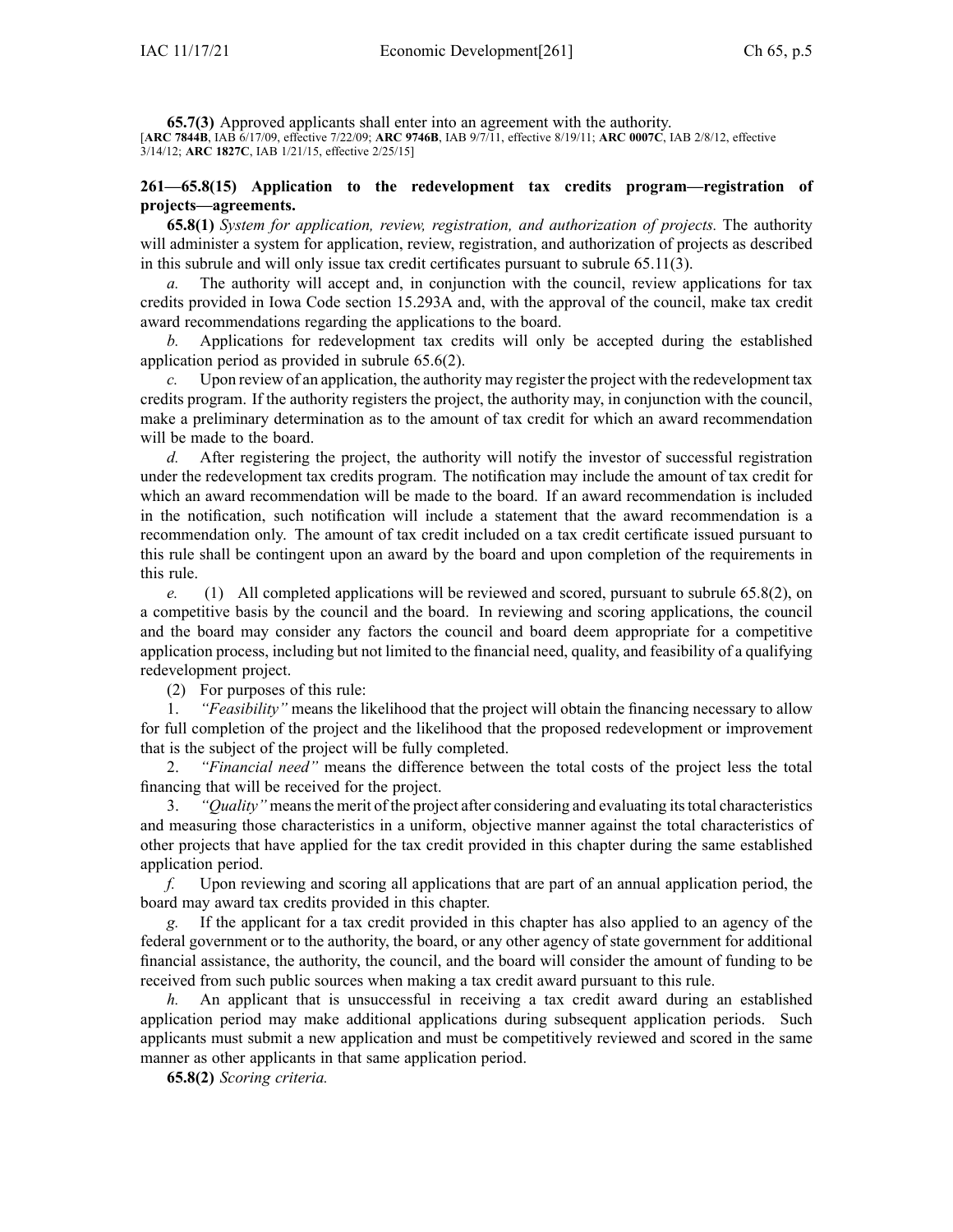*a.* Each application for tax credits during each established application period will be scored according to criteria set forth in this paragraph. Points will be added together and the resulting score averaged with the scores of applications evaluated by all council members. Scoring criteria include:

- (1) The project's feasibility: 25 points.
- (2) The project's financial need: 25 points.
- (3) The project's quality: 25 points.

*b.* There is no minimum score required for <sup>a</sup> project to receive <sup>a</sup> recommendation for funding, but <sup>a</sup> higher score indicates that the council views <sup>a</sup> project more favorably. The council's funding recommendation will reflect its overall view of the project in relation to other applying projects.

**65.8(3)** *Required information.* An investor applying for <sup>a</sup> tax credit shall provide the authority with all of the following:

*a.* Information showing the total costs of the qualifying redevelopment project, including the costs of land acquisition, cleanup, and redevelopment.

*b.* Information about the financing sources of the investment which are directly related to the qualifying redevelopment project for which the investor is seeking approval for <sup>a</sup> tax credit, as provided in this chapter.

*c.* Any other information deemed necessary by the board and the council to review and score the application pursuan<sup>t</sup> to this rule.

**65.8(4)** *Agreement required—recapture of credits.* If an investor is awarded <sup>a</sup> tax credit pursuan<sup>t</sup> to this rule, the authority and the investor shall enter into an agreemen<sup>t</sup> concerning the qualifying redevelopment project. If the investor fails to comply with any of the requirements of the agreement, the authority may find the investor in default under the agreemen<sup>t</sup> and may revoke all or <sup>a</sup> portion of the tax credit award. The department of revenue, upon notification by the authority of an event of default, shall seek repaymen<sup>t</sup> of the value of any such tax credit already claimed in the same manner as provided in Iowa Code section [15.330\(2\)](https://www.legis.iowa.gov/docs/ico/section/15.330.pdf).

**65.8(5)** *Project completion.* A registered project shall be completed within 30 months of the date the project was registered unless the authority provides additional time to complete the project. If the registered project is not completed within the time required, the project is not eligible to claim <sup>a</sup> tax credit pursuan<sup>t</sup> to this chapter.

**65.8(6)** *Audit required.*

*a.* Upon completion of <sup>a</sup> registered project, an audit of the project, completed by an independent certified public accountant licensed in this state, must be submitted to the authority.

Upon review of the audit and verification of the amount of the qualifying investment, the authority will issue <sup>a</sup> tax credit certificate to the investor stating the amount of tax credit that the investor may claim.

[**ARC [1827C](https://www.legis.iowa.gov/docs/aco/arc/1827C.pdf)**, IAB 1/21/15, effective 2/25/15; **ARC [4511C](https://www.legis.iowa.gov/docs/aco/arc/4511C.pdf)**, IAB 6/19/19, effective 7/24/19; **ARC [6042C](https://www.legis.iowa.gov/docs/aco/arc/6042C.pdf)**, IAB 11/17/21, effective 12/22/21]

**261—65.9(15) Application review criteria.** Brownfield redevelopment funds will be awarded on <sup>a</sup> competitive basis. Applications will be reviewed and prioritized based on the following criteria:

- 1. Whether the project meets the definition of <sup>a</sup> brownfield site.
- 2. Whether alternative forms of assistance have been explored and used by the applicant.
- 3. The level of distress or extent of the problem on the site has been identified.

4. Whether the site is on or proposed to be added to the U.S. Environmental Protection Agency's list of CERCLA sites.

- 5. The degree to which awards secured from other sources are committed to the subject site.
- 6. The leveraging of other public and private resources beyond the 75 percen<sup>t</sup> minimum required.
- 7. Type and terms of assistance requested.
- 8. Rationale that the project serves <sup>a</sup> public purpose.
- 9. The level of economic and physical distress within the project area.
- 10. Past efforts of the community/owner to resolve the problem.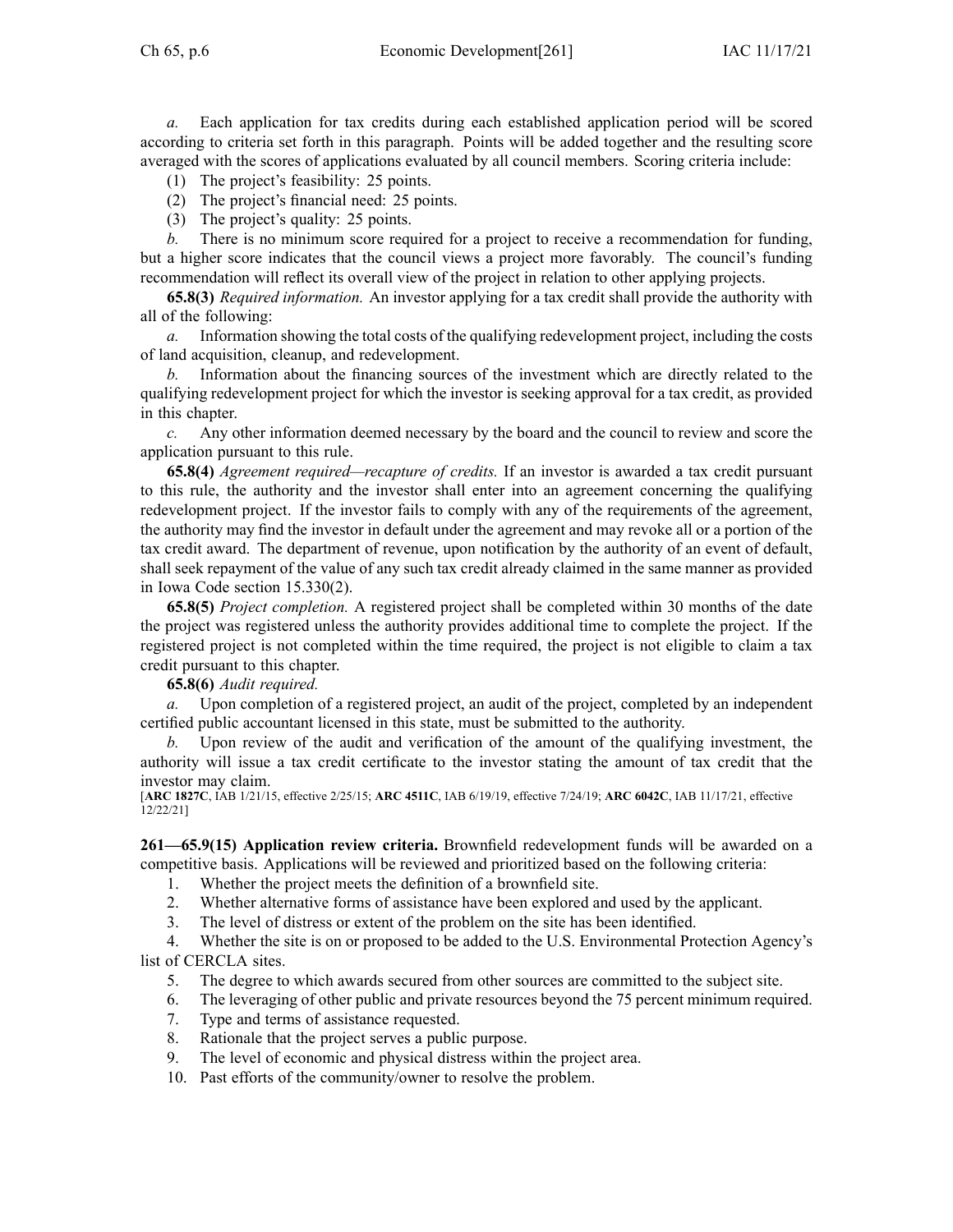11. Ability of the applicant to outline the goals and objectives of the project and describe the overall strategy for achieving the goals and objectives.

12. Ancillary off-site development as <sup>a</sup> result of site remediation. [**ARC [7844B](https://www.legis.iowa.gov/docs/aco/arc/7844B.pdf)**, IAB 6/17/09, effective 7/22/09]

#### **261—65.10(15) Administration of awards.**

**65.10(1)** A contract shall be executed between the recipient and the authority. These rules and applicable state laws and regulations shall be par<sup>t</sup> of the contract.

**65.10(2)** The recipient must execute and return the contract to the authority within 45 days of transmittal of the final contract from the authority. Failure to do so may be cause for the board to terminate the award.

**65.10(3)** Certain activities may require that permits or clearances be obtained from other state or local agencies before the activity may proceed. Awards may be conditioned upon the timely completion of these requirements.

**65.10(4)** Awards may be conditioned upon commitment of other sources of funds necessary to complete the activity.

**65.10(5)** Awards may be conditioned upon the authority's receipt and approval of an implementation plan for the funded activity.

[**ARC [7844B](https://www.legis.iowa.gov/docs/aco/arc/7844B.pdf)**, IAB 6/17/09, effective 7/22/09; **ARC [9746B](https://www.legis.iowa.gov/docs/aco/arc/9746B.pdf)**, IAB 9/7/11, effective 8/19/11; **ARC [0007C](https://www.legis.iowa.gov/docs/aco/arc/0007C.pdf)**, IAB 2/8/12, effective 3/14/12]

#### **261—65.11(15) Redevelopment tax credit.**

**65.11(1)** *Purpose.* The purpose of the redevelopment tax credits program is to make tax credits available for <sup>a</sup> redevelopment project investment. The authority may cooperate with the department of natural resources and local governments in an effort to disseminate information regarding the redevelopment tax credit.

**65.11(2)** *Eligible applicant.* An individual, partnership, limited liability company, S corporation, estate, or trust electing to have income taxed directly to the individual may claim <sup>a</sup> redevelopment tax credit. Once an applicant is deemed eligible, the applicant shall be considered <sup>a</sup> qualifying investor for <sup>a</sup> redevelopment tax credit. A city or county may not apply for <sup>a</sup> redevelopment tax credit.

#### **65.11(3)** *Tax credit certificate.*

*a. Issuance.* The authority shall issue <sup>a</sup> redevelopment tax credit certificate upon completion of the project and submittal of proof of completion by the qualified investor. The tax credit certificate shall contain the qualified investor's name, address, tax identification number, the amount of the credit, the name of the qualifying investor, any other information required by the department of revenue, and <sup>a</sup> place for the name and tax identification number of <sup>a</sup> transferee and the amount of the tax credit being transferred.

*b. Acceptance.* The tax credit certificate, unless rescinded by the board, shall be accepted by the Iowa department of revenue as paymen<sup>t</sup> for taxes imposed pursuan<sup>t</sup> to Iowa Code chapter [422](https://www.legis.iowa.gov/docs/ico/chapter/422.pdf), divisions II, III, and V, and to Iowa Code chapter [432](https://www.legis.iowa.gov/docs/ico/chapter/432.pdf), and for the moneys and credits tax imposed in Iowa Code section [533.329](https://www.legis.iowa.gov/docs/ico/section/533.329.pdf), subject to any conditions or restrictions placed by the board upon the face of the tax credit certificate and subject to the limitations of this rule, for <sup>a</sup> portion of <sup>a</sup> taxpayer's equity investment in <sup>a</sup> qualifying redevelopment project.

*c. Transfer.* Tax credit certificates issued under this rule may be transferred to any person or entity. Within 90 days of transfer, the transferee shall submit the transferred tax credit certificate to the Iowa department of revenue, including <sup>a</sup> statement with the transferee's name, tax identification number, address, the denomination that each replacement tax credit certificate is to carry, and any other information required by the Iowa department of revenue.

*d. Replacement certificate.* Within 30 days of receiving the transferred tax credit certificate and the transferee's statement, the Iowa department of revenue shall issue one or more replacement tax credit certificates to the transferee. Each replacement tax credit certificate must contain the information required for the original tax credit certificate and must have the same expiration date that appeared in the transferred tax credit certificate.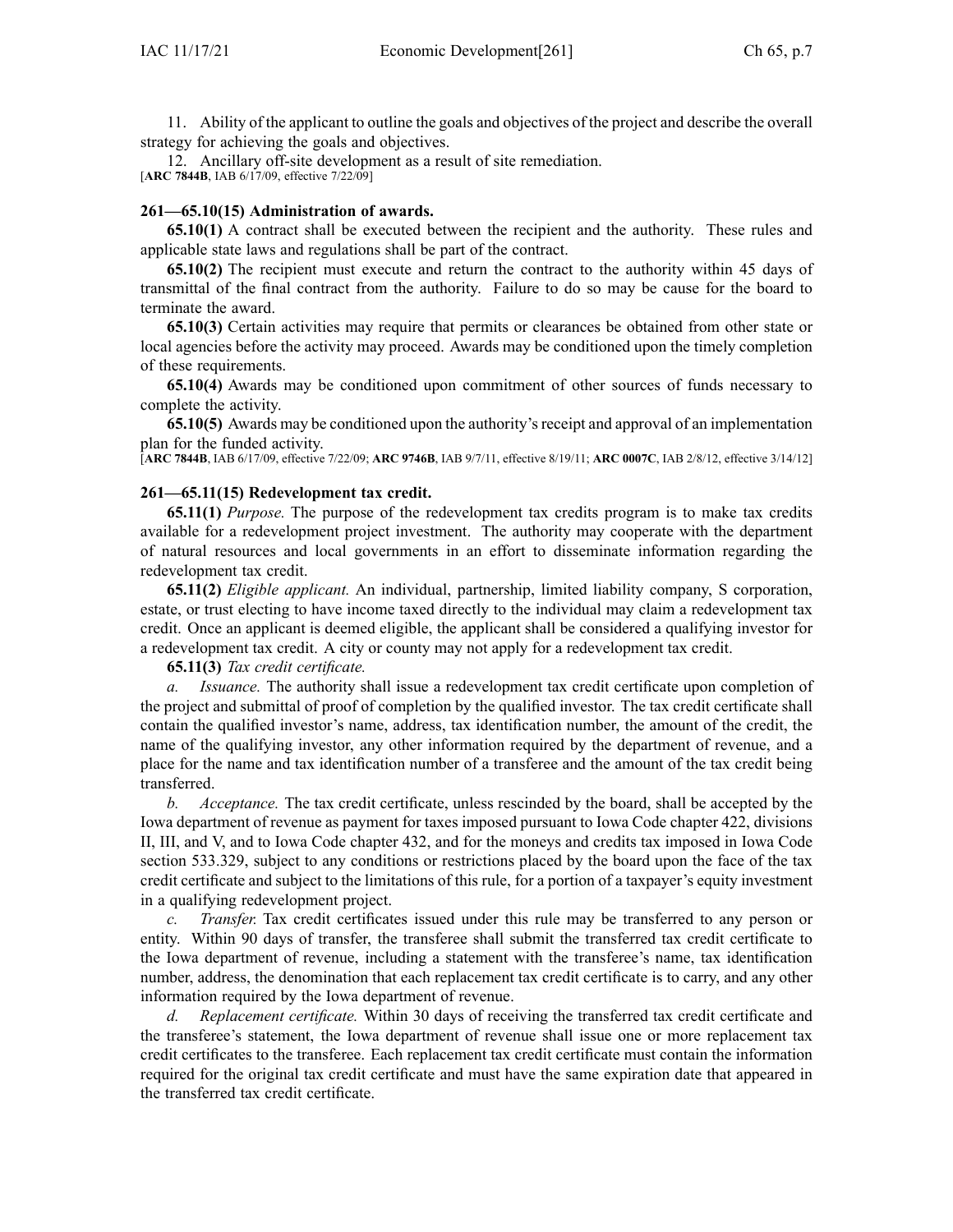*e. Claiming <sup>a</sup> transferred tax credit.* A tax credit shall not be claimed by <sup>a</sup> transferee until <sup>a</sup> replacement tax credit certificate identifying the transferee as the proper holder has been issued. The transferee may use the amount of the tax credit transferred against the taxes imposed in Iowa Code chapter [422](https://www.legis.iowa.gov/docs/ico/chapter/422.pdf), divisions II, III, and V, and in Iowa Code chapter [432](https://www.legis.iowa.gov/docs/ico/chapter/432.pdf), and against the moneys and credits tax imposed in Iowa Code section [533.329](https://www.legis.iowa.gov/docs/ico/section/533.329.pdf), for any tax year the original transferor could have claimed the tax credit. Any consideration paid or received for the transfer of the tax credit shall not be included or deducted as income under Iowa Code chapter [422](https://www.legis.iowa.gov/docs/ico/chapter/422.pdf), divisions II, III, and V, under Iowa Code chapter [432](https://www.legis.iowa.gov/docs/ico/chapter/432.pdf), or against the moneys and credits tax imposed in Iowa Code section [533.329](https://www.legis.iowa.gov/docs/ico/section/533.329.pdf).

**65.11(4)** *Amount of tax credit.*

*a. Pro rata share.* The qualified investor may claim the amount based upon the pro rata share of the qualified investor's earnings from the partnership, limited liability company, S corporation, estate, or trust. Except as provided in paragraph [65.11\(4\)](https://www.legis.iowa.gov/docs/iac/rule/261.65.11.pdf)*"b,"* any tax credit in excess of the qualified investor's liability for the tax year is not refundable but may be credited to the tax liability for the following five years or until depleted, whichever is earlier. A tax credit shall not be carried back to <sup>a</sup> tax year prior to the tax year in which the qualified investor receives the tax credit.

*Refundability.* A tax credit in excess of the taxpayer's liability for the tax year is refundable if all of the following conditions are met:

(1) The taxpayer is an investor making application for tax credits provided in this rule and is an entity organized under Chapter [504](https://www.legis.iowa.gov/docs/ico/chapter/504.pdf) and qualifying under Section 501(c)(3) of the Internal Revenue Code as an organization exemp<sup>t</sup> from federal income tax under Section 501(a) of the Internal Revenue Code.

(2) The taxpayer establishes during the application process described in this chapter that the requirement in subparagraph [65.11\(4\)](https://www.legis.iowa.gov/docs/iac/rule/261.65.11.pdf)*"b"*(1) is satisfied. The authority, when issuing <sup>a</sup> certificate to <sup>a</sup> taxpayer that meets the requirements in paragraph [65.11\(4\)](https://www.legis.iowa.gov/docs/iac/rule/261.65.11.pdf)*"b,"* will indicate on the certificate that such requirements have been satisfied. A certificate indicating that it is refundable pursuan<sup>t</sup> to paragraph [65.11\(4\)](https://www.legis.iowa.gov/docs/iac/rule/261.65.11.pdf)*"b"* shall not also be transferred to another taxpayer unless all the requirements of paragraph [65.11\(4\)](https://www.legis.iowa.gov/docs/iac/rule/261.65.11.pdf)*"b"* have been met.

*c. Percentage.* The amount of the tax credit shall equal one of the following:

(1) Twelve percen<sup>t</sup> of the taxpayer's qualifying investment in <sup>a</sup> grayfield site.

(2) Fifteen percen<sup>t</sup> of the taxpayer's qualifying investment in <sup>a</sup> grayfield site if the qualifying redevelopment project meets the requirements of green development as defined in [261—65.2\(](https://www.legis.iowa.gov/docs/iac/rule/261.65.2.pdf)15).

(3) Twenty-four percen<sup>t</sup> of the taxpayer's qualifying investment in <sup>a</sup> brownfield site.

(4) Thirty percen<sup>t</sup> of the taxpayer's qualifying investment in <sup>a</sup> brownfield site if the qualifying redevelopment project meets the requirements of green development as defined in [261—65.2\(](https://www.legis.iowa.gov/docs/iac/rule/261.65.2.pdf)15).

*d. Maximum credit per project.* The maximum amount of <sup>a</sup> tax credit for <sup>a</sup> qualifying investment in any one qualifying redevelopment project shall not exceed 10 percen<sup>t</sup> of the maximum amount of tax credits available in any one fiscal year pursuan<sup>t</sup> to paragraph [65.11\(4\)](https://www.legis.iowa.gov/docs/iac/rule/261.65.11.pdf)*"e."*

*Maximum credit total.* For the fiscal year beginning July 1, 2021, and for each subsequent fiscal year, the maximum amount of tax credits allocated to the program by the authority shall be an amount determined by the board but not in excess of the amount established pursuan<sup>t</sup> to Iowa Code section [15.119](https://www.legis.iowa.gov/docs/ico/section/15.119.pdf) as amended by 2021 Iowa Acts, Senate File 619. Tax credits awarded pursuan<sup>t</sup> to paragraph [65.11\(8\)](https://www.legis.iowa.gov/docs/iac/rule/261.65.11.pdf)*"b"* shall not be counted against the allocation determined by the board pursuan<sup>t</sup> to this paragraph.

**65.11(5)** *Claiming <sup>a</sup> tax credit.* The qualified investor must include one or more tax credit certificates with the qualified investor's tax return. A tax credit certificate shall not be used or included with <sup>a</sup> return filed for <sup>a</sup> taxable year beginning prior to the tax year listed on the certificate. The tax credit certificate or certificates included with the qualified investor's tax return shall be issued in the qualified investor's name, expire on or after the last day of the taxable year for which the qualified investor is claiming the tax credit, and show <sup>a</sup> tax credit amount equal to or greater than the tax credit claimed on the qualified investor's tax return.

## **65.11(6)** *Reduction of tax credit.*

*a.* Taxes imposed under Iowa Code section [422.11V](https://www.legis.iowa.gov/docs/ico/section/422.11V.pdf), less the credits allowed under Iowa Code sections [422.12](https://www.legis.iowa.gov/docs/ico/section/422.12.pdf), [422.33](https://www.legis.iowa.gov/docs/ico/section/422.33.pdf), [422.60](https://www.legis.iowa.gov/docs/ico/section/422.60.pdf), [432.12L](https://www.legis.iowa.gov/docs/ico/section/432.12L.pdf), and moneys and credits imposed under Iowa Code section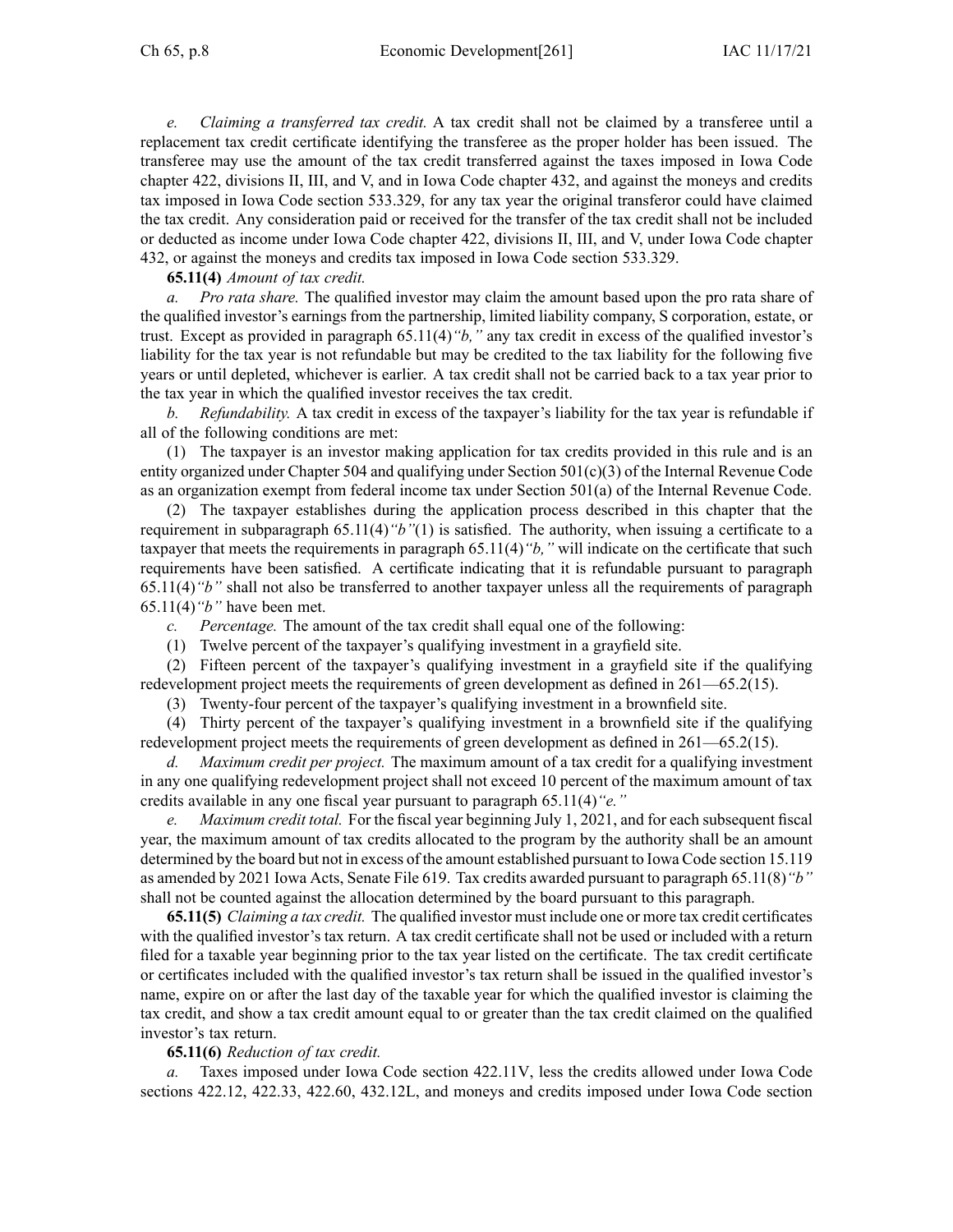[533.329](https://www.legis.iowa.gov/docs/ico/section/533.329.pdf) shall be reduced by <sup>a</sup> redevelopment tax credit allowed under Iowa Code sections [15.291](https://www.legis.iowa.gov/docs/ico/section/15.291-294.pdf) to [15.294](https://www.legis.iowa.gov/docs/ico/section/15.291-294.pdf).

*b.* For purposes of individual and corporate income taxes and the franchise tax, the increase in the basis of the redeveloped property that would otherwise result from the qualified redevelopment costs shall be reduced by the amount of the credit computed under this rule.

## **65.11(7)** *Project completion.*

*a.* An investment shall be deemed to have been made on the date the qualifying redevelopment project is completed. An investment made prior to January 1, 2009, shall not qualify for <sup>a</sup> tax credit under this rule.

*b.* A registered project shall be completed within 30 months of the project's approval unless the authority, with the approval of the board, provides additional time to complete the project. If the registered project is not completed within the time required, the project is not eligible to claim <sup>a</sup> tax credit.

*c.* Failure to comply. If <sup>a</sup> taxpayer receives <sup>a</sup> tax credit pursuan<sup>t</sup> to Iowa Code section [15.293A](https://www.legis.iowa.gov/docs/ico/section/15.293A.pdf), but fails to comply with any of the requirements, the taxpayer loses any right to the tax credit. The Iowa department of revenue shall seek recovery of the value of the credit the qualified investor received.

**65.11(8)** *Tax credit carryover.*

*a.* If the maximum amount of tax credits available has not been issued at the end of the fiscal year, the remaining tax credit amount may be carried over to <sup>a</sup> subsequent fiscal year or the authority may prorate the remaining credit amount among other eligible applicants.

*b.* Tax credits revoked under subrule [65.8\(4\)](https://www.legis.iowa.gov/docs/iac/rule/261.65.8.pdf) including tax credits revoked up to five years prior to July 1, 2021, and tax credits not awarded under subrules [65.8\(5\)](https://www.legis.iowa.gov/docs/iac/rule/261.65.8.pdf) and [65.8\(6\)](https://www.legis.iowa.gov/docs/iac/rule/261.65.8.pdf), may be awarded in the next annual application period established in Iowa Code section [15.293B\(1\)](https://www.legis.iowa.gov/docs/ico/section/15.293B.pdf)*"c."*

**65.11(9)** *Authority registration and authorization.* The authority shall develop <sup>a</sup> system for registration and authorization of tax credits. The authority shall control distribution of all tax credits distributed to investors, including developing and maintaining <sup>a</sup> list of tax credit applicants from year to year to ensure that if the maximum aggregate amount of tax credits is reached in one year, an applicant can be given priority consideration for <sup>a</sup> tax credit in an ensuing year.

**65.11(10)** *Other financial assistance considerations.* If <sup>a</sup> qualified investor has also applied to the authority, the board, or any other agency of state governmen<sup>t</sup> for additional financial assistance, the authority, the board, or the agency of state governmen<sup>t</sup> shall not consider the receipt of <sup>a</sup> tax credit issued pursuan<sup>t</sup> to this rule when considering the application for additional financial assistance. [**ARC [7844B](https://www.legis.iowa.gov/docs/aco/arc/7844B.pdf)**, IAB 6/17/09, effective 7/22/09; **ARC [9746B](https://www.legis.iowa.gov/docs/aco/arc/9746B.pdf)**, IAB 9/7/11, effective 8/19/11; **ARC [0007C](https://www.legis.iowa.gov/docs/aco/arc/0007C.pdf)**, IAB 2/8/12, effective 3/14/12; **ARC [1827C](https://www.legis.iowa.gov/docs/aco/arc/1827C.pdf)**, IAB 1/21/15, effective 2/25/15; **ARC [4511C](https://www.legis.iowa.gov/docs/aco/arc/4511C.pdf)**, IAB 6/19/19, effective 7/24/19; **ARC [6042C](https://www.legis.iowa.gov/docs/aco/arc/6042C.pdf)**, IAB 11/17/21, effective 12/22/21]

## **261—65.12(15) Review, approval, and repayment requirements of redevelopment tax credit.**

**65.12(1)** A qualified investor seeking to claim <sup>a</sup> tax credit pursuan<sup>t</sup> to Iowa Code sections [15.293A](https://www.legis.iowa.gov/docs/ico/section/15.293A.pdf) and [15.293B](https://www.legis.iowa.gov/docs/ico/section/15.293B.pdf) shall apply to the authority, and applications shall be reviewed by the council as established in Iowa Code section [15.294](https://www.legis.iowa.gov/docs/ico/section/15.294.pdf). The council shall recommend to the board the tax credit amount available for each qualifying redevelopment project.

**65.12(2)** A qualified investor shall provide to the authority, the council and the board all of the following:

*a.* Information showing the total costs of the qualifying redevelopment project, including the costs of land acquisition, cleanup, and redevelopment.

*b.* Information about the financing sources of the investment which is directly related to the qualifying redevelopment project for which the taxpayer is seeking approval for <sup>a</sup> tax credit, as provided in Iowa Code section [15.293A](https://www.legis.iowa.gov/docs/ico/section/15.293A.pdf).

[**ARC [7844B](https://www.legis.iowa.gov/docs/aco/arc/7844B.pdf)**, IAB 6/17/09, effective 7/22/09; **ARC [9746B](https://www.legis.iowa.gov/docs/aco/arc/9746B.pdf)**, IAB 9/7/11, effective 8/19/11; **ARC [0007C](https://www.legis.iowa.gov/docs/aco/arc/0007C.pdf)**, IAB 2/8/12, effective 3/14/12] These rules are intended to implement Iowa Code sections 15.291 to [15.295](https://www.legis.iowa.gov/docs/ico/section/2011/15.291-295.pdf) and 2021 Iowa Acts,

Senate File 619.

[Filed emergency 8/18/00—published 9/6/00, effective 8/18/00] [Filed 10/23/00, Notice 9/6/00—published 11/15/00, effective 12/20/00]